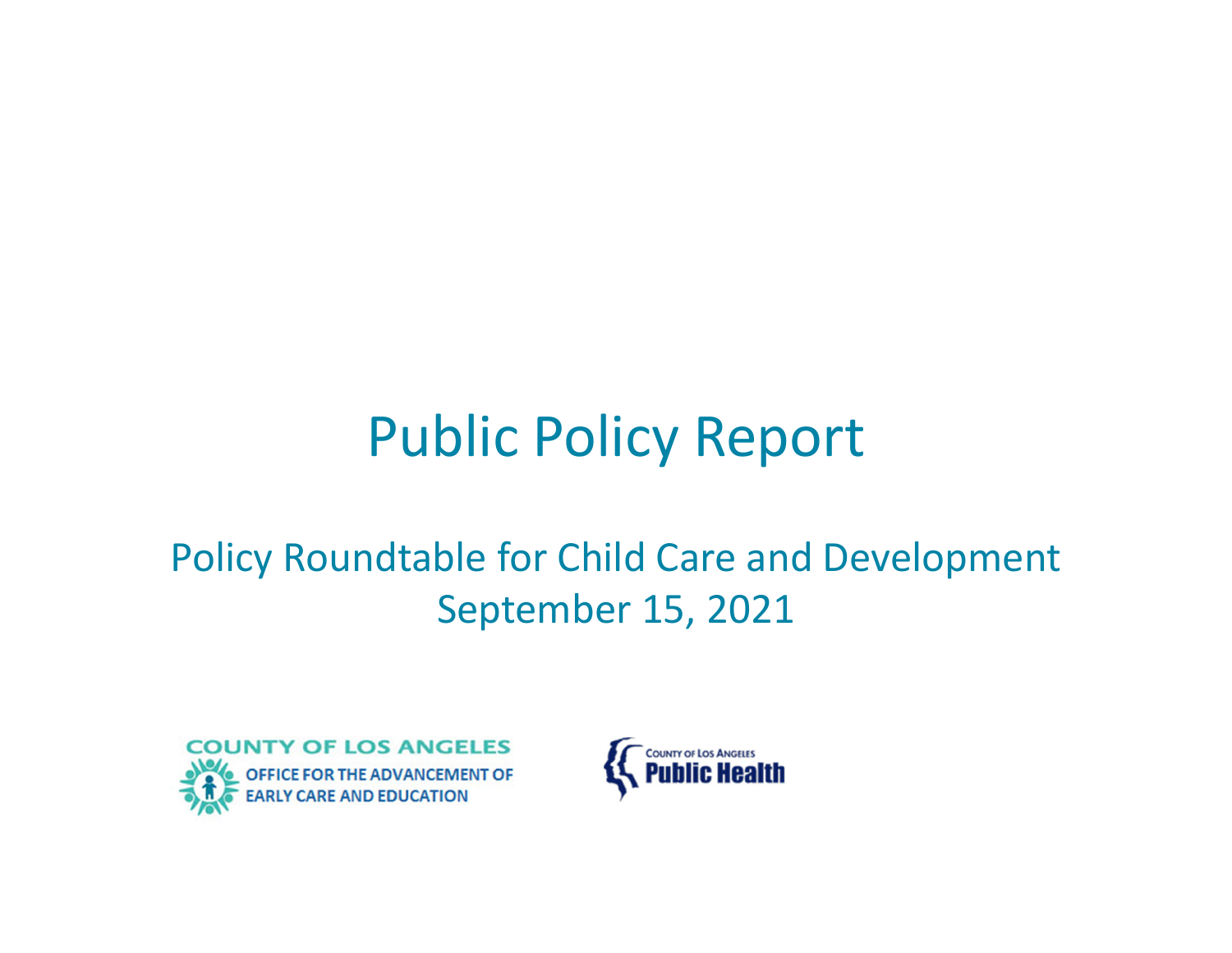#### OVERVIEW OF PRESENTATION

■ State Budget for FY 2021-22 <sup>o</sup>Early Care and Education (ECE) Items <sup>o</sup>COVID‐19 Pandemic Relief Package oCA State Preschool Program and Universal Transitional Kindergarten oCA Child Care Providers United Agreement

**Status of Priority Legislation** 



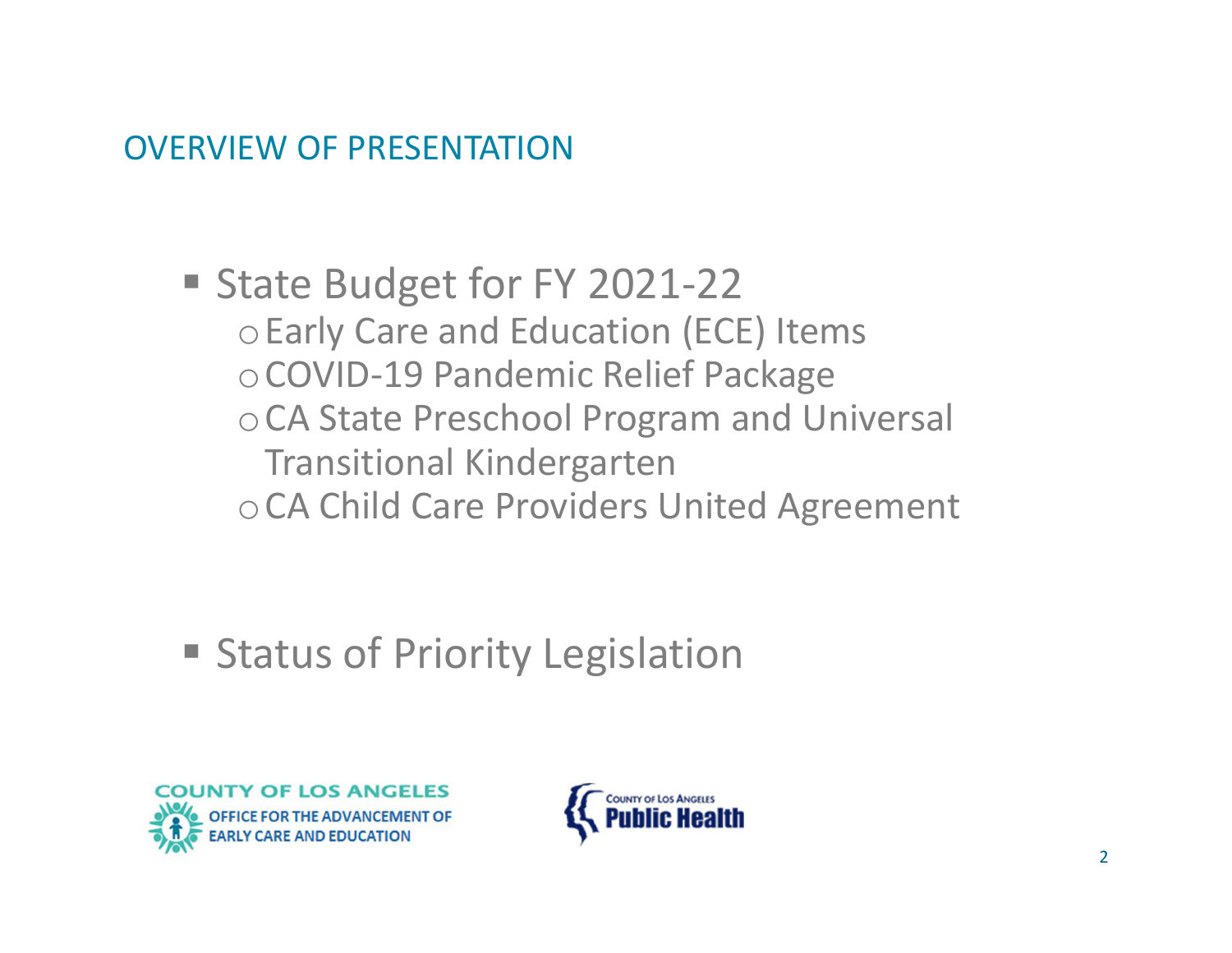STATE BUDGET FOR FY 2021‐22

- **Governor expected to release revisions** to the 2021‐22 budget proposed in January the week of May 10<sup>th</sup> ("May Revise")
- **Revisions based on latest economic** forecasts



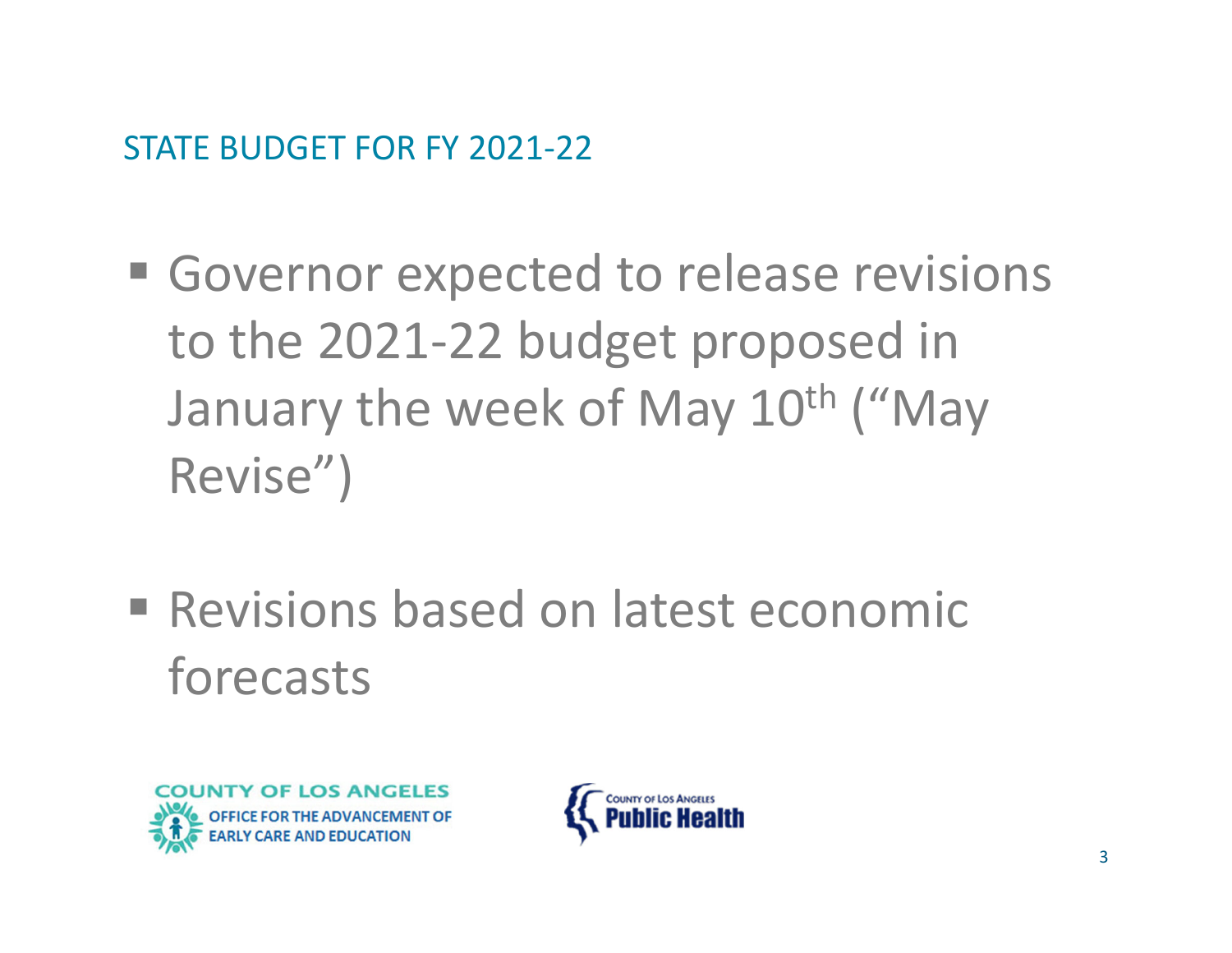#### ECE ITEMS – INCREASES ACCESS

 Expands access to the Alternative Payment Programs, General Child Care and Migrant Care by 200,000 slots over five years.

| <b>Program</b>                 | <b>Number of Slots</b> | <b>Date of Expansion</b> |
|--------------------------------|------------------------|--------------------------|
| Alternative Payment Program    | 62,620                 | October 1, 2021          |
| General Child Care (centers)   | 46,080                 | April 1, 2022            |
| CA Migrant Alternative Payment | 1,300                  | October 1, 2021          |
| <b>Emergency Bridge Fund</b>   | 500                    | October 1, 2021          |
| Total                          | 110,500                |                          |

 $\blacksquare$  According to the California Department of Social Services at their Child Care & Development Budget Briefing held on July 30th, slots will be allocated across program types in the 2021‐22 as follows:



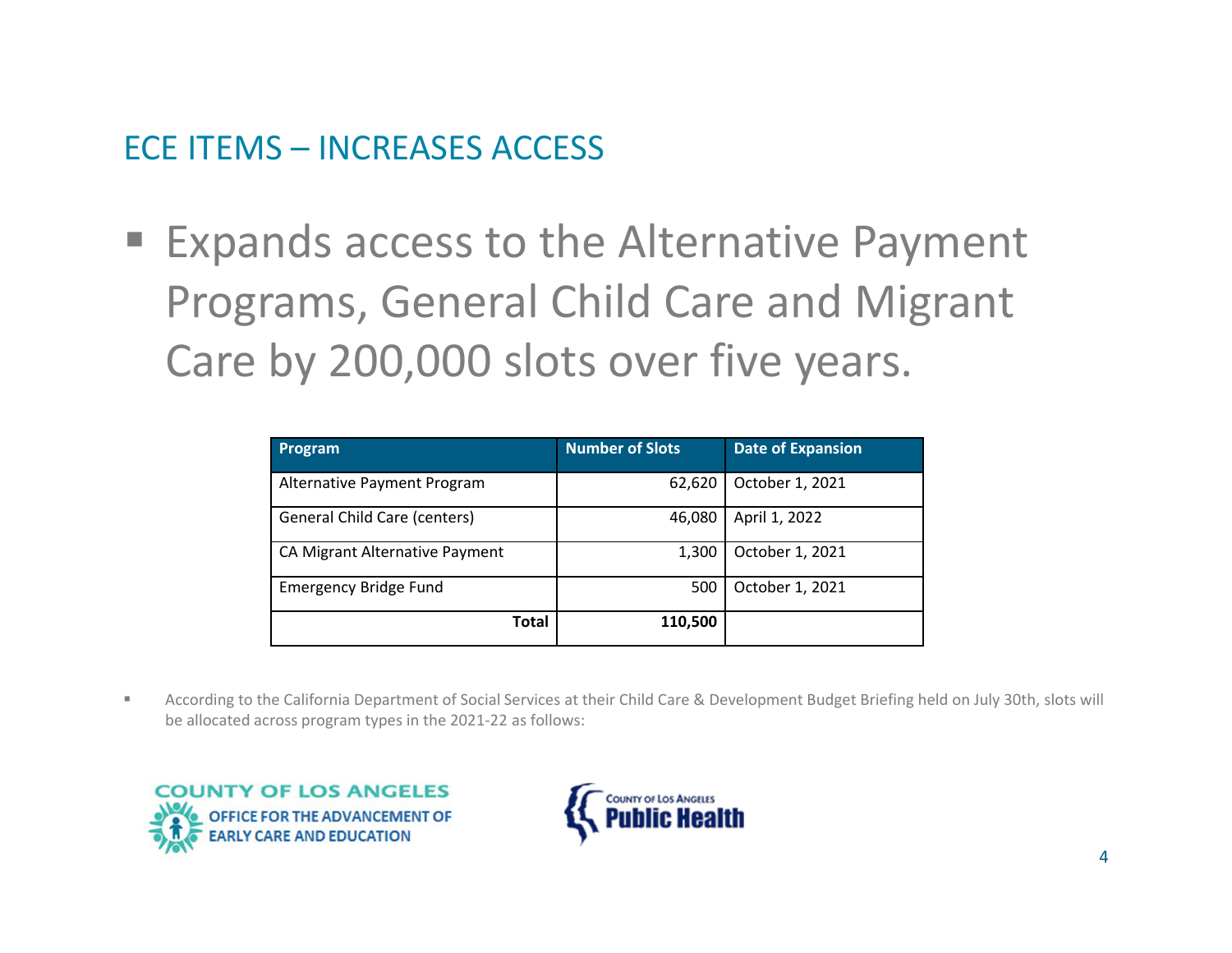#### ECE ITEMS – REIMBURSEMENT RATES

- π Raises Regional Market Rate (RMR) from the 75th percentile of the 2016 RMR survey to the 75<sup>th</sup> percentile of the 2018 survey effective January 1, 2022
- **Transitions direct service contractors from** reimbursement based on the Standard Reimbursement Rate (SRR) to the RMR ceiling
- **Establishes the reimbursement rate for license exempt** providers receiving <sup>a</sup> subsidy from low‐income families to 70 percent of the licensed family child care home rate ceiling effective January 1, 2022 through June 30, 2023.



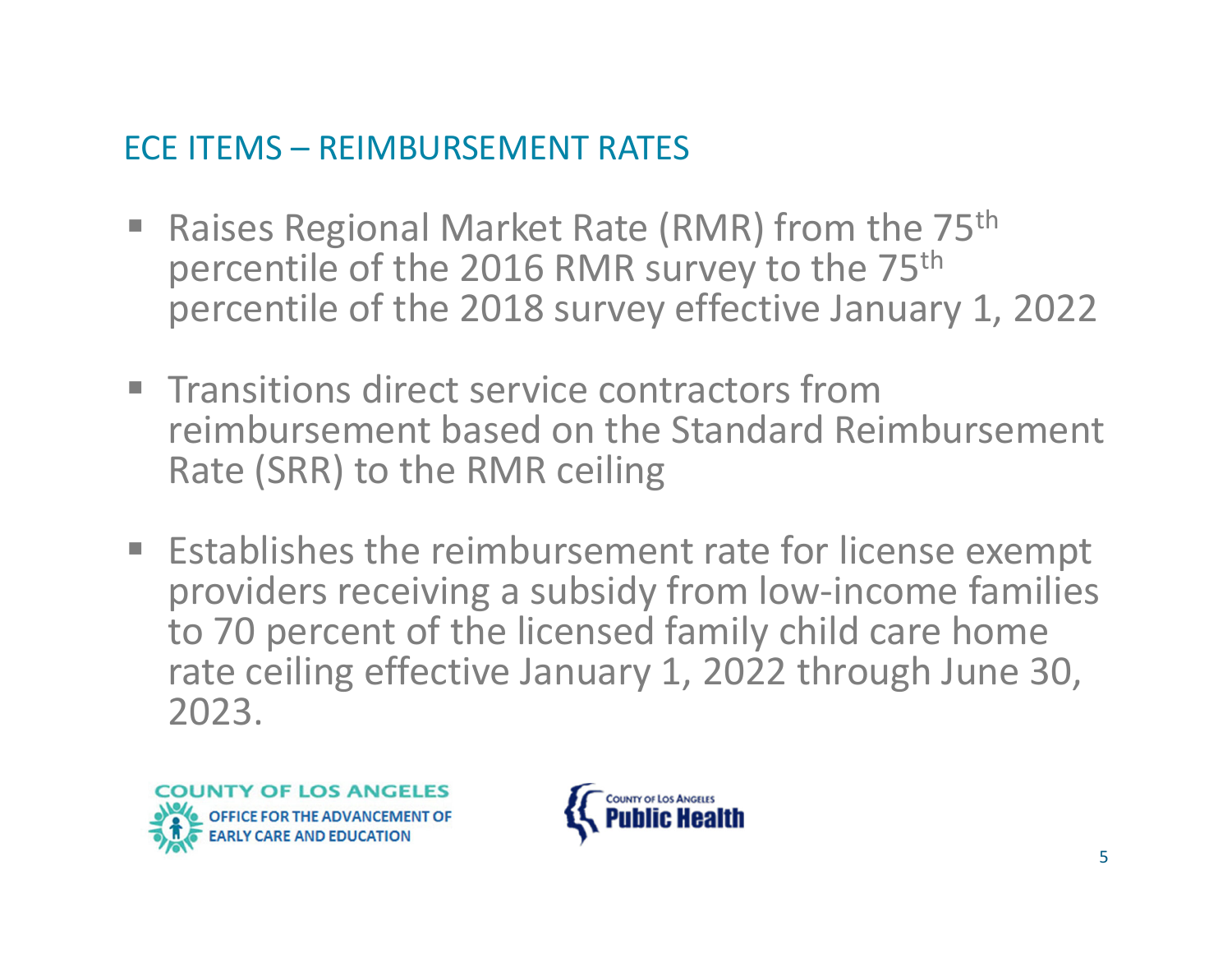Allocates \$250 million (\$150 million General Fund and \$100 million federal funds) for the acquisition, construction, development, and renovation of facilities with <sup>a</sup> focus on communities with significant gaps through September 30, 2024



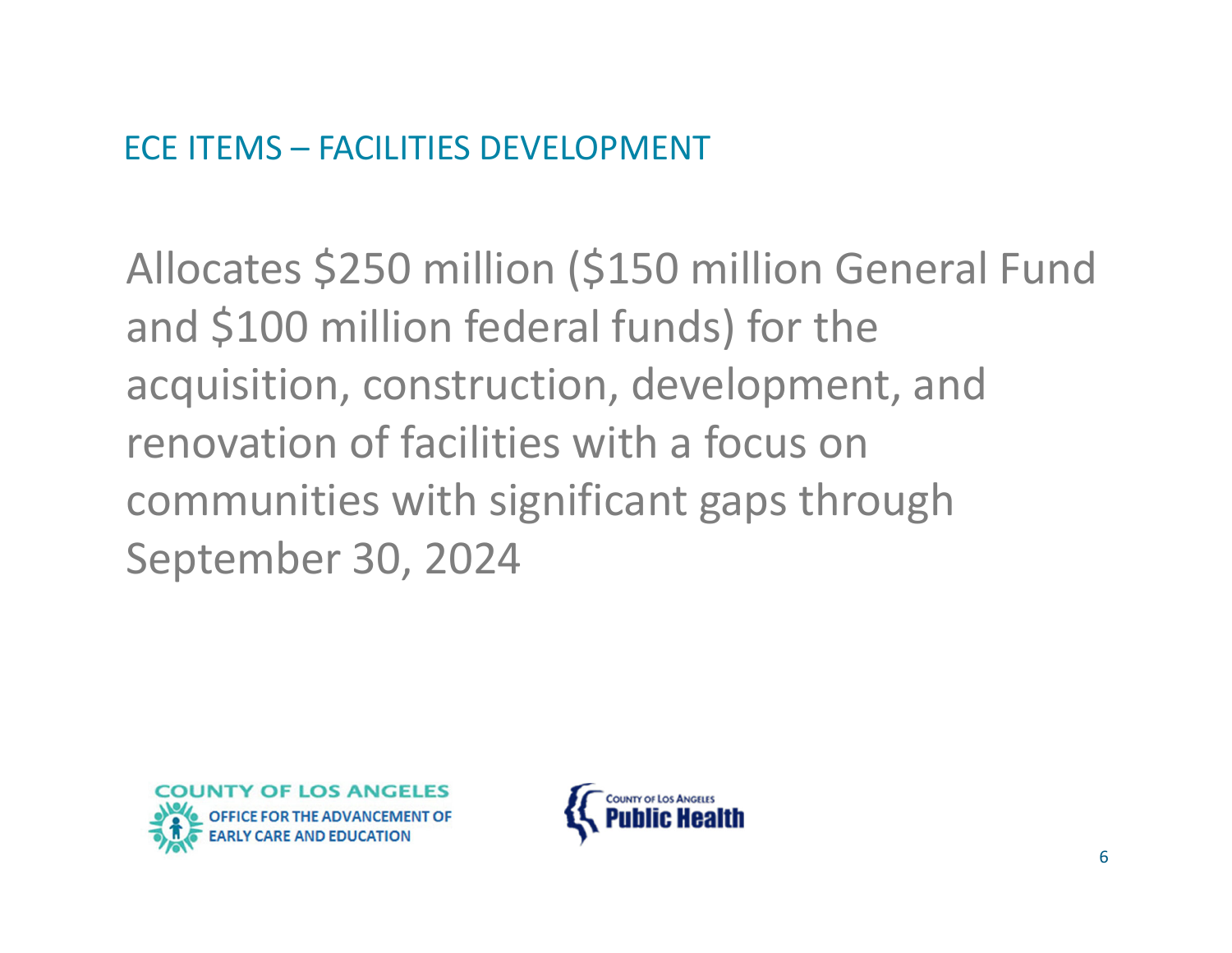#### ADDITIONAL INVESTMENTS IN ECE

**Child Care Resource and Referral (R&R) Programs** – Provides \$10 million federal funds to support R&R partnerships to strengthen their role in serving as intermediaries in the development of new facilities and capacity and to streamline data collection processes.

**Cost of Living Adjustment (COLA)** – Provides for <sup>a</sup> 4.05 percent COLA for state subsidized early care and education programs.

**Direct Deposit** – Allocates \$9 million to the CDSS to contract with a vendor to provide direct deposit to contractors for subsidized early care and education services beginning January 1, 2022.

**Child Care Data Landscape** – Appropriates \$4.8 million General Fund to support planning and implementation for the design of <sup>a</sup> child care data system to meet the needs of families and the workforce in partnership with stakeholders as proposed in the Master Plan for Early Learning and Care.



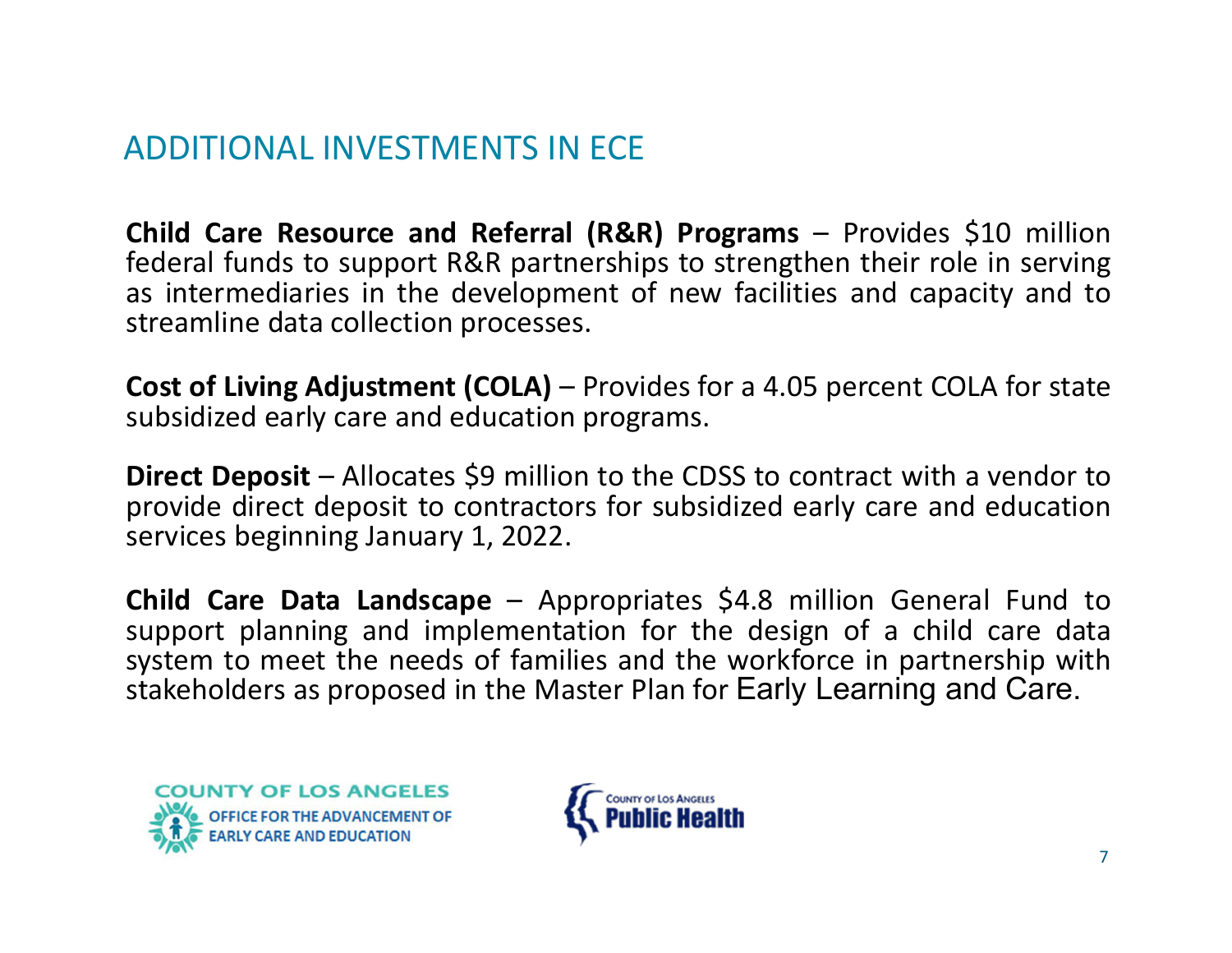#### COVID‐19 PANDEMIC RELIEF PACKAGE – STIPENDS

**Pre‐child Enrollment Stipends** ‐ One‐time stipends of \$600 per child enrolled in <sup>a</sup> subsidized child care or state preschool program based on program data for March 2021 enrollment only.

**Tiered Licensed Provider Stipends** – One‐time stipends to all licensed child care facilities, including temporarily closed facilities named in the "CCP COVID‐19 Facility Closures" report who held <sup>a</sup> facility license on June 25, 2021, as follows:

- Г \$3,500 per family child care home
- \$3,500 per center with a maximum licensed capacity of 14 or fewer children
- h. \$4000 per center with a maximum licensed capacity of 15 to 24 children
- \$5000 per center with a maximum licensed capacity of 25 and 60 children
- $\overline{\mathcal{M}}$  \$6,500 per center with <sup>a</sup> maximum licensed capacity of more than 60 children



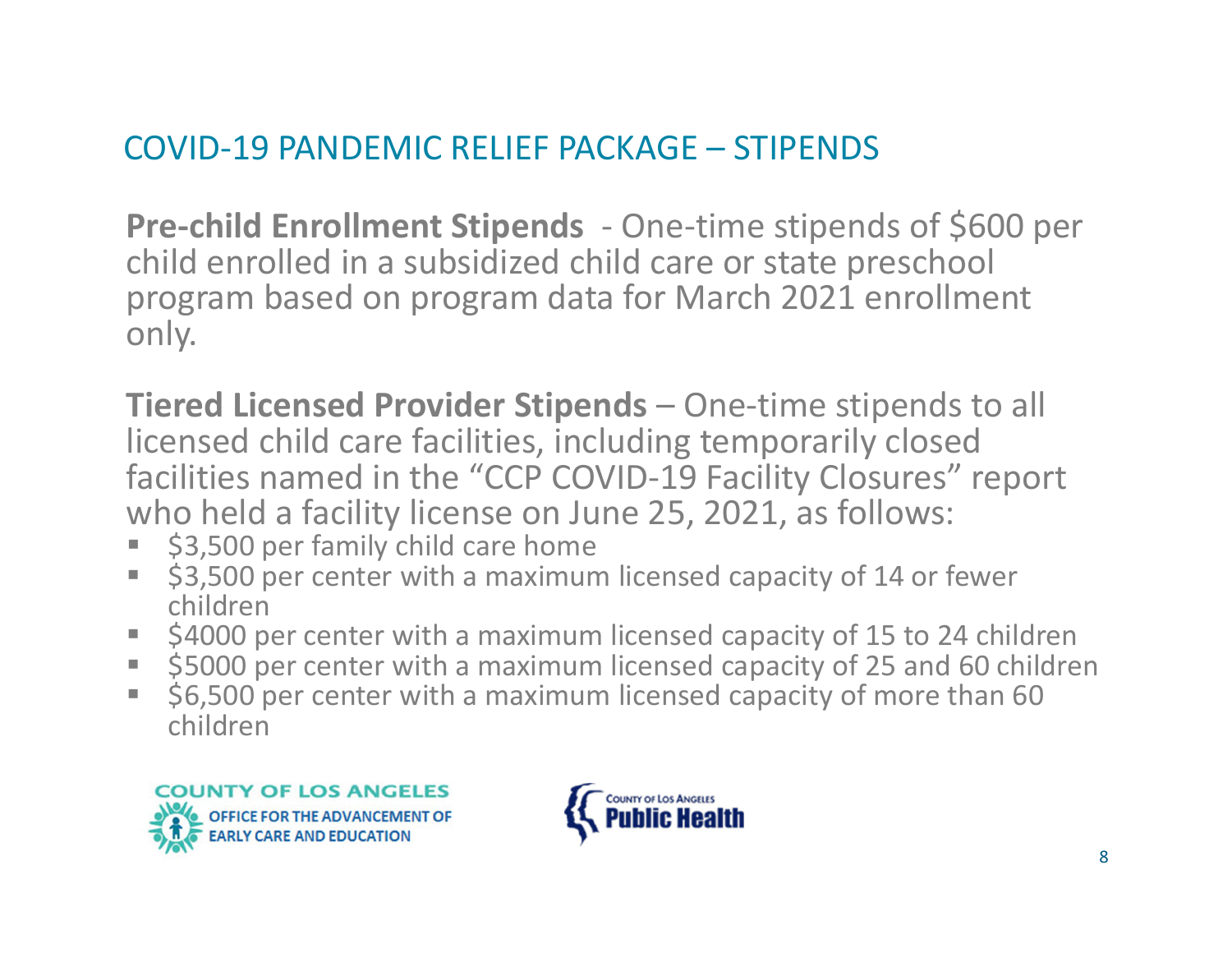#### COVID‐19 PANDEMIC RELIEF PACKAGE – ADDITIONAL ITEMS

- $\mathcal{C}$ Continues family fee waivers through to June 30, 2022.
- $\sim$ ■ Adds 16 paid mon-operational days for state subsidized child care provider operating or serving programs funded by <sup>a</sup> county, alternative payment program, or family child care home education network between July 1, 2021 and June 30, 2022 if the provider is closed due to COVID‐19.
- $\mathcal{L}_{\mathcal{A}}$  Reimburses early care and education programs inclusive of alternative payment programs and state‐subsidized centers, family child care homes, and license‐exempt providers that serve children through an alternative payment program, state preschool, general child care program, family child care home education network or CalWORKs child care program based on families' certified need through June 30, 2022 (hold harmless).
- $\mathcal{L}_{\mathcal{A}}$  **Allocates \$25M to the existing Child Care Initiative Project (CCIP) to address child care deserts inclusive of addressing the unmet need for infant and toddler care and to support providers who closed during the pandemic with reopening; funds must be spent by September 30, 2023.**
- $\mathcal{L}_{\mathcal{A}}$  **Allocates \$10.6M to CA Inclusion and Behavior Consultation (CIBC) to support expertise, best practices, and well‐being of providers to promote the health, safety, and well‐being of the children and families they serve impacted by COVID‐19; funds must be spent by September 30, 2023.**



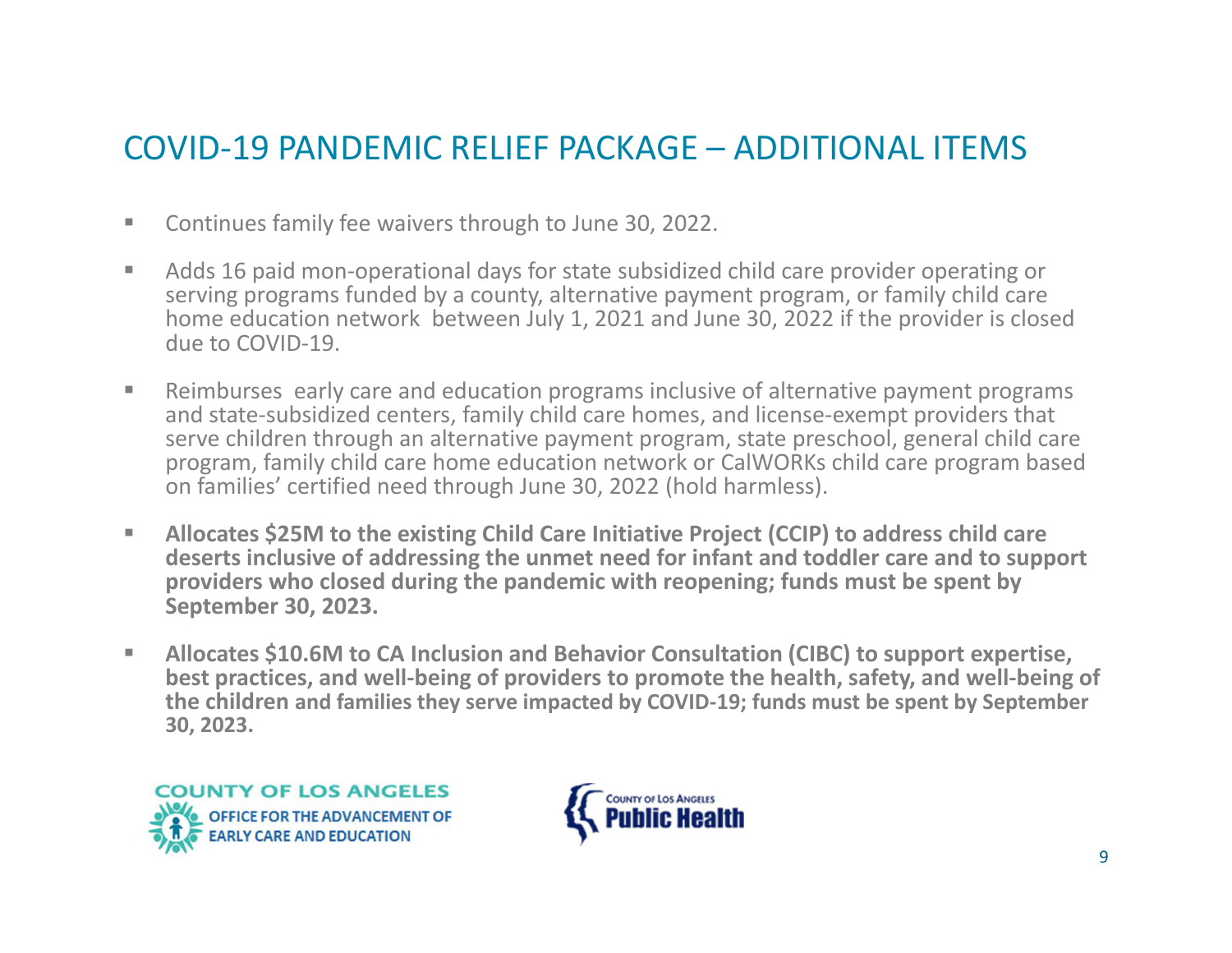#### CA STATE PRESCHOOL PROGRAM AND TRANSITIONAL KINDERGARTEN

- $\blacksquare$ **INCREASES ACCESS to CSPP operated by LEAs as of July 1, 2021.**
- $\mathbf{u}$  States that 4‐year‐old children eligible to participate in CSPP include children whose 5th birthday occurs before September  $1^{\text{st}}$  of the fiscal year in which they enroll in a CSPP and whose parent or guardian has opted to retain or enroll them in CSPP.
- $\mathbf{u}$ ■ Phases in universal transitional kindergarten over five years, beginning in FY 2022-23 to full implementation by FY 2025-26.
- $\mathbf{u}$ LEAs may use FY 2021-22 for planning and infrastructure development. Appropriates \$200 million in Prop 98 funds for planning and implementation grants for all LEAs and \$100 million one‐time Prop 98 funds for LEAs to train and increase the number of early childhood educators.
- $\mathbf{u}$  Provides funding to reduce the adult to child ratios from 1:24 to 1:12; further reduces the staff to child ratio to 1:10 beginning in the 2023‐24 school year as funding is available.
- $\blacksquare$  Encourages schools to consider using State Preschool to provide wraparound care for income eligible children to ensure <sup>a</sup> full-day of developmentally appropriate care and education; allocates \$130 million Proposition 98 General Fund for student access to wraparound services.
- $\mathbf{u}$  Provides funding to update the Preschool Learning Foundations by January 2024 to reflect <sup>a</sup> prekindergarten year prior to kindergarten enrollment, but not limited to transitional kindergarten in <sup>a</sup> school setting and adapt the Desired Results Development Profile to reflect the updated standards, address preschool to second grade, and include direct assessment of literacy and math.
- $\mathbb{R}^n$  Increases funding for the Special Education Early Intervention Preschool Grant program to provide services and supports in inclusive settings that have been determined to improve school readiness and long‐term outcomes for infants, toddlers, and preschool pupils from birth to 5 years of age



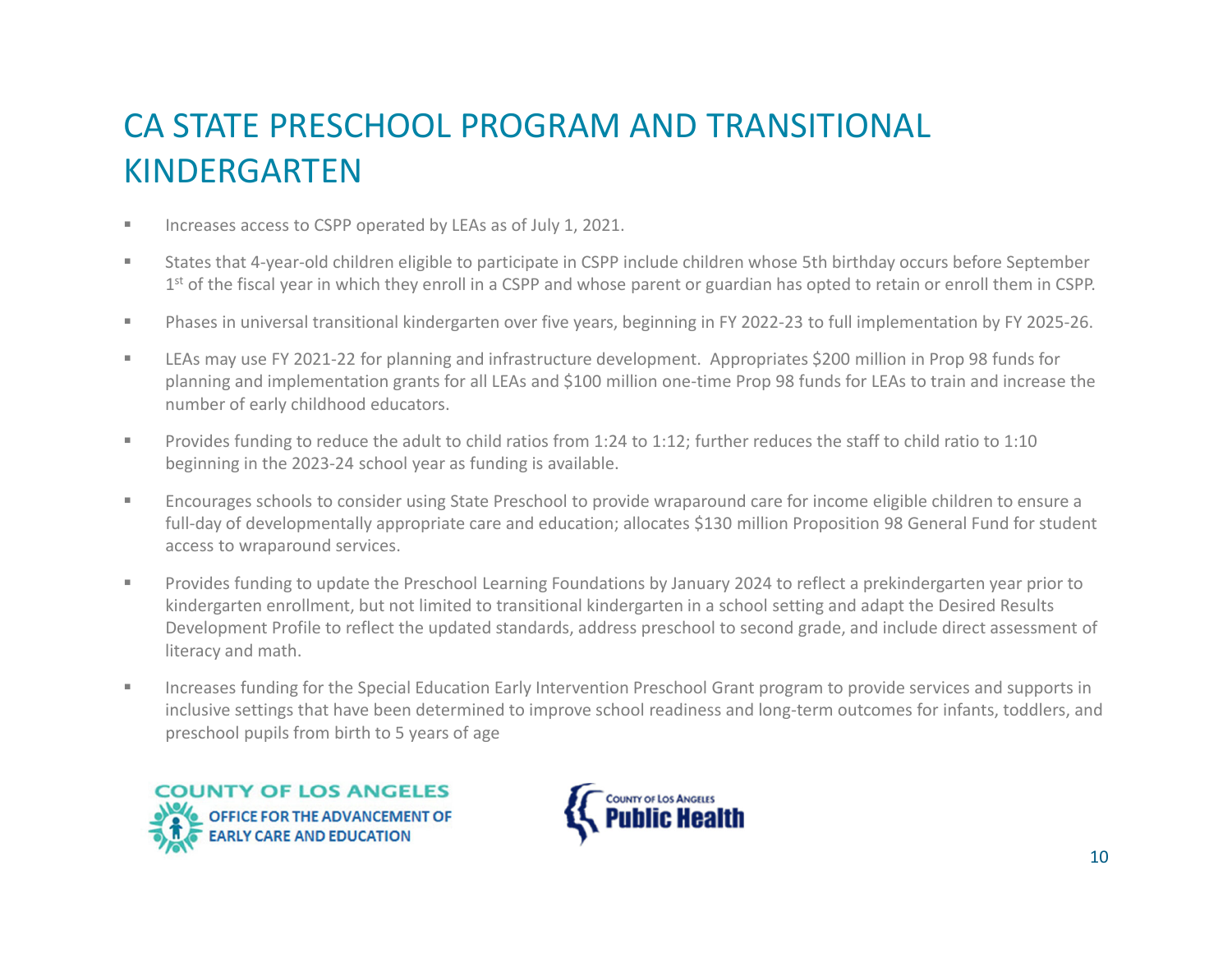#### CA CHILD CARE PROVIDERS UNITED BARGAINING AGREEMENT

**Access** – Allocates \$3.16 million in one‐time funding to increase licensed family child care capacity and award \$500 in one‐time incentive payments to previously unlicensed individuals who obtain <sup>a</sup> family child care license by June 28, 2021 and maintain an active license for 12 consecutive months as funds are available until June 30, 2023.

**Joint Child Care Providers United‐State of California Training Partnership Fund** – Allocates \$40 million in one‐time funds to expand and strengthen training opportunities for family child care providers and address the workforce needs of California, as well as career, knowledge, and skill aspirations of all family child care providers.

**Reimbursement Rate Supplements** – Makes available \$289 million in one‐time funding to support family child care providers through rate reimbursement supplements to be allocated over 24 months, beginning on January 1, 2022; CCPU to determine how funding may be used to supplement reimbursement rates that may include, but not be limited to, monthly rate supplements or lump‐sum bonuses.



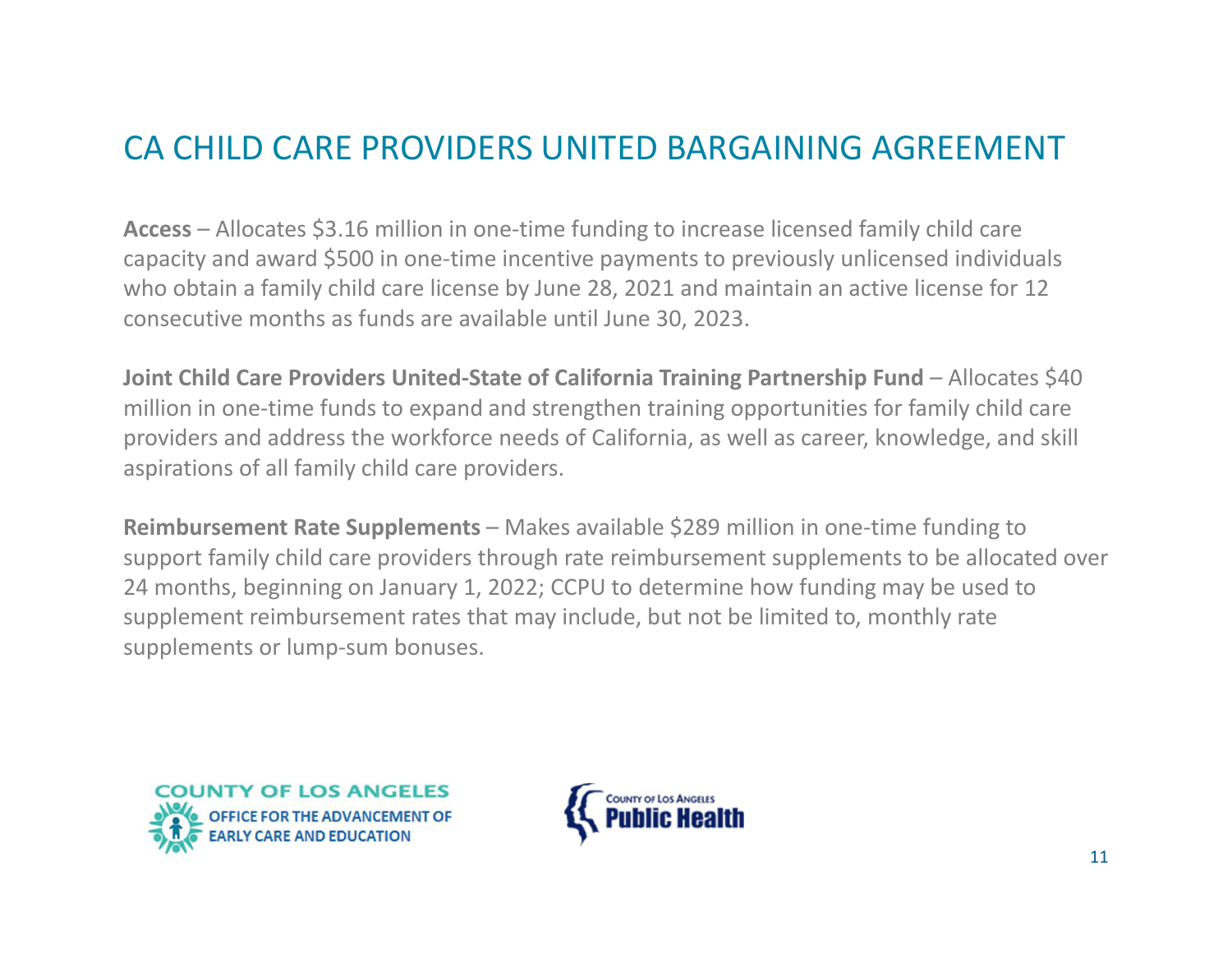#### STATUS OF PRIORITY LEGISLATION

- AB 865 (Quirk-Silva) Requires Alternative **Payment Programs** to reimburse providers based on families' certified hours of need and increases percentage of funds may retain in reserves
- AB 1363 (Luz Rivas) Requires SPI to develop procedures for identifying and reporting data on **Dual Language Learners** enrolled in CSPP
- SB 50 (Limón) Expands upon program services provided by CSPP



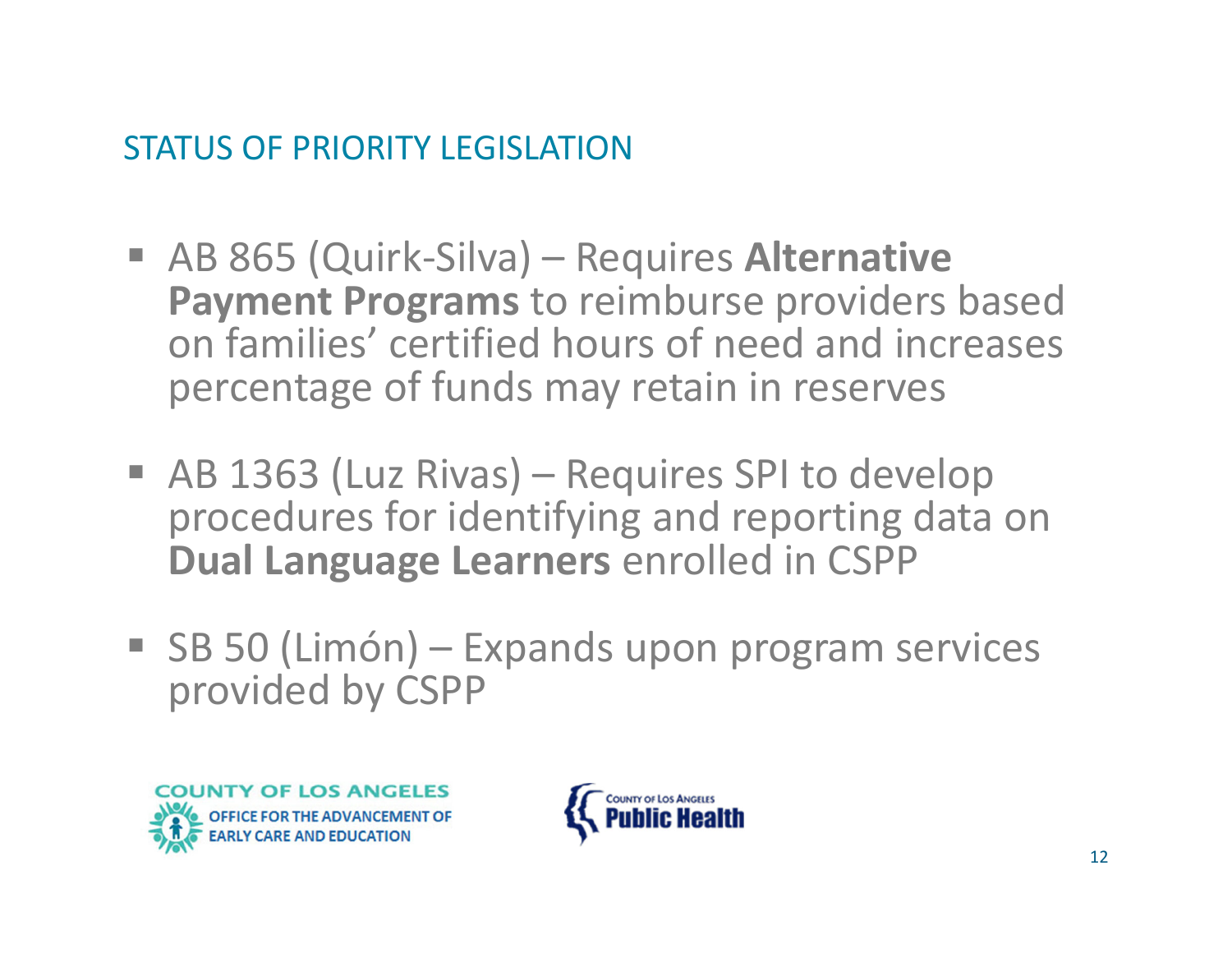Joint Committee on Legislation

Co-chairs: Dean Tagawa (Roundtable) Lisa Wilkin (Planning Committee)

## Contact: Michele Sartell msartell@ph.lacounty.gov <sup>∙</sup>323.594.1244